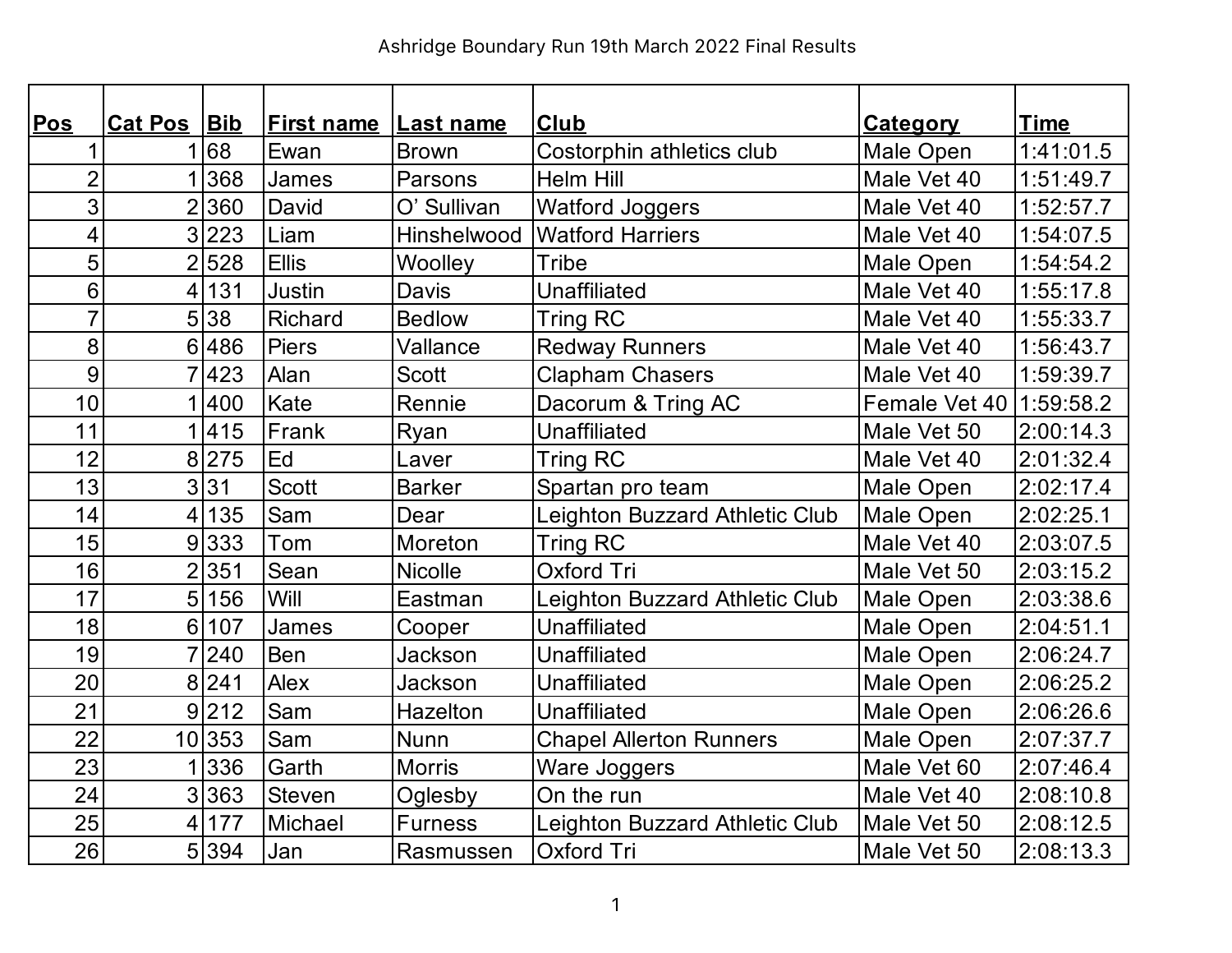| Pos | <b>Cat Pos</b> | Bib    | <b>First name</b> | Last name         | <b>Club</b>                  | <b>Category</b> | <u>Time</u> |
|-----|----------------|--------|-------------------|-------------------|------------------------------|-----------------|-------------|
| 27  |                | 10 142 | lain              | <b>Dickinson</b>  | <b>Olney Runners AC</b>      | Male Vet 40     | 2:08:18.4   |
| 28  | 6              | 94     | Steven            | Church            | Huntingdonshire AC           | Male Vet 50     | 2:08:40.1   |
| 29  |                | 11 393 | Tom               | Rankin            | <b>Stopsley Striders</b>     | Male Open       | 2:08:44.5   |
| 30  |                | 11 39  | Ben               | <b>Beecroft</b>   | Unaffiliated                 | Male Vet 40     | 2:09:16.4   |
| 31  | 12             |        | <b>Nick</b>       | Acton             | <b>Harpenden Arrows</b>      | Male Vet 40     | 2:09:39.0   |
| 32  |                | 13 116 | <b>Nicholas</b>   | Crowther          | <b>Gade Valley Harriers</b>  | Male Vet 40     | 2:09:48.4   |
| 33  |                | 14 106 | <b>Stuart</b>     | Cooke             | <b>Trident</b>               | Male Vet 40     | 2:10:14.6   |
| 34  |                | 139    | Rachel            | Dench             | <b>Black Trail Runners</b>   | Female Open     | 2:10:21.7   |
| 35  |                | 15 391 | Tom               | Raftery           | <b>Tring RC</b>              | Male Vet 40     | 2:10:30.5   |
| 36  |                | 12 381 | Stephen           | <b>Pitchers</b>   | <b>Tring RC</b>              | Male Open       | 2:11:13.5   |
| 37  | 13             | 165    | Paul              | Fenn              | <b>Unaffiliated</b>          | Male Open       | 2:11:30.0   |
| 38  |                | 16 257 | Roland            | Kemp              | <b>Tring RC</b>              | Male Vet 40     | 2:11:50.2   |
| 39  |                | 14 192 | Daniel            | Gott              | <b>Unaffiliated</b>          | Male Open       | 2:12:12.9   |
| 40  |                | 17 117 | Paul              | Crudge            | <b>Velo Club Tring</b>       | Male Vet 40     | 2:12:40.4   |
| 41  | $\overline{2}$ | 72     | Anna              | <b>Buckingham</b> | Meirionnydd RC               | Female Open     | 2:12:48.5   |
| 42  |                | 510    | Graham            | White             | Unaffiliated                 | Male Vet 50     | 2:13:03.5   |
| 43  |                | 18 196 | Daniel            | Green             | Leighton Fun Runners         | Male Vet 40     | 2:13:08.7   |
| 44  |                | 15 392 | George            | Rainsford         | Unaffiliated                 | Male Open       | 2:14:03.8   |
| 45  | 8              | 16     | Phillip           | Ashburner         | <b>Unaffiliated</b>          | Male Vet 50     | 2:14:28.8   |
| 46  |                | 16 277 | David             | Lee               | Buckingham & Stowe RC        | Male Open       | 2:15:04.5   |
| 47  |                | 19 231 | Andrew            | Howell            | <b>Berkhamsted</b>           | Male Vet 40     | 2:15:18.5   |
| 48  |                | 17 480 | Toby              | Turk              | <b>Daventry Road Runners</b> | Male Open       | 2:15:35.3   |
| 49  |                | 20 502 | Oliver            | Webb              | Unaffiliated                 | Male Vet 40     | 2:15:38.6   |
| 50  |                | 18 167 | Alistair          | Finn              | <b>Unaffiliated</b>          | Male Open       | 2:15:54.7   |
| 51  |                | 21 26  | Gyles             | <b>Bailey</b>     | <b>Unaffiliated</b>          | Male Vet 40     | 2:16:03.2   |
| 52  |                | 9 209  | <b>Steve</b>      | Harrison          | Leighton Fun Runners         | Male Vet 50     | 2:16:10.3   |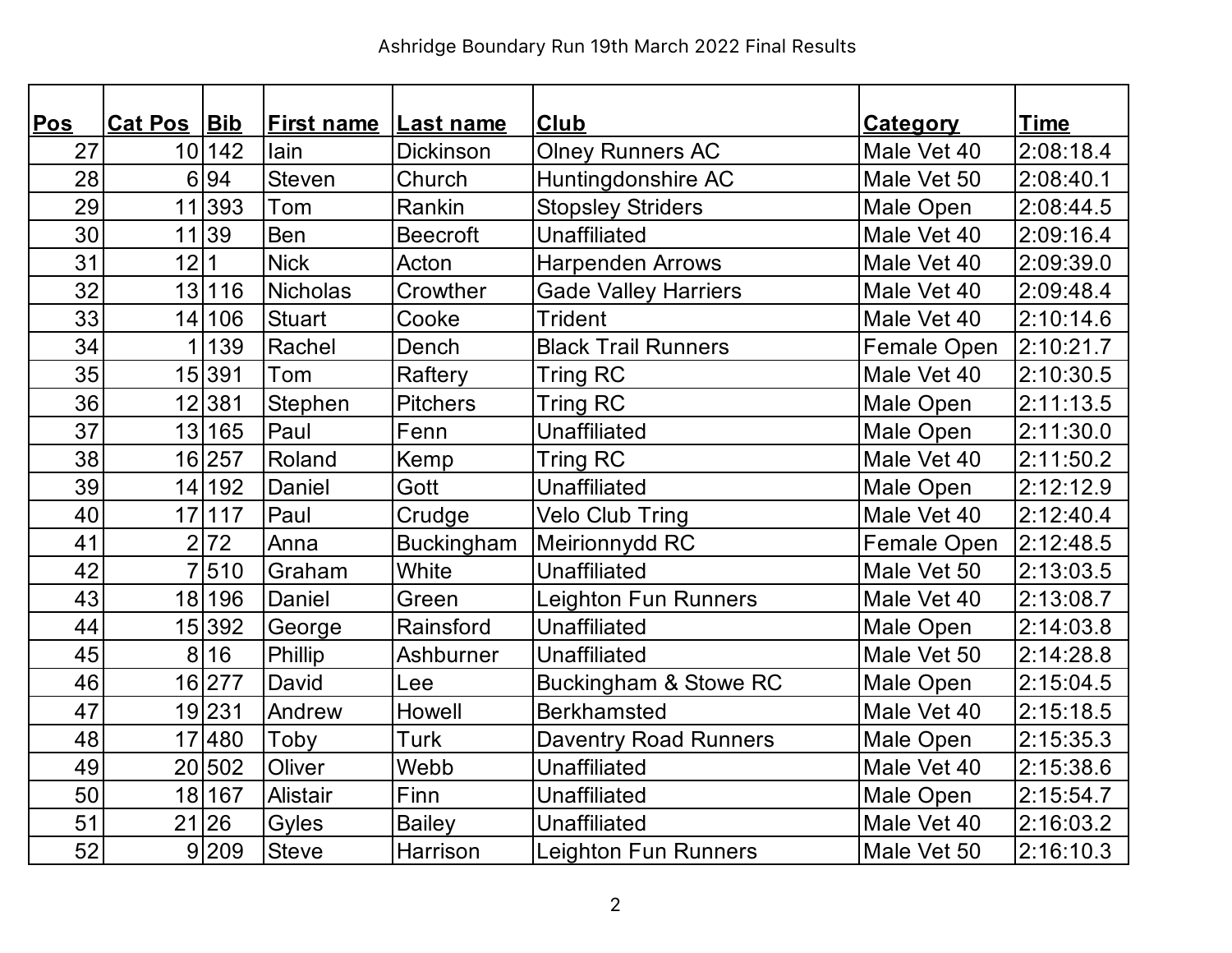| <b>Pos</b> | Cat Pos Bib |        | <b>First name</b> | <b>Last name</b> | <b>Club</b>                    | <b>Category</b>         | <b>Time</b> |
|------------|-------------|--------|-------------------|------------------|--------------------------------|-------------------------|-------------|
| 53         |             | 10 50  | Guy               | <b>Blackden</b>  | <b>Heathfield RRC</b>          | Male Vet 50             | 2:17:07.4   |
| 54         |             | 11 200 | Simon             | <b>Griffiths</b> | <b>Bearbrook Running Club</b>  | Male Vet 50             | 2:17:39.8   |
| 55         |             | 22 301 | lan               | Mawdesley        | <b>Wrexham AC</b>              | Male Vet 40             | 2:17:54.5   |
| 56         |             | 23 327 | Andrew            | <b>Moffatt</b>   | Unaffiliated                   | Male Vet 40             | 2:18:15.8   |
| 57         |             | 24 477 | Gareth            | <b>Tucker</b>    | <b>Gade Valley Harriers</b>    | Male Vet 40             | 2:18:17.2   |
| 58         |             | 25 99  | Peter             | Clarke           | <b>Unaffiliated</b>            | Male Vet 40             | 2:18:19.7   |
| 59         |             | 26 215 | Lyndon            | Hearn            | <b>Harpenden Arrows</b>        | Male Vet 40             | 2:18:43.5   |
| 60         |             | 19 44  | <b>Kevin</b>      | <b>Berg</b>      | <b>Tring RC</b>                | Male Open               | 2:19:01.9   |
| 61         |             | 3 325  | <b>Ruth</b>       | <b>Mitchell</b>  | Leighton Buzzard Athletic Club | Female Open             | 2:19:07.9   |
| 62         |             | 20 372 | Greg              | Pearce           | Leighton Buzzard Athletic Club | Male Open               | 2:19:23.5   |
| 63         | 21 4        |        | <b>Neil</b>       | <b>Adcock</b>    | <b>Tring RC</b>                | Male Open               | 2:19:53.1   |
| 64         |             | 22 109 | Jude              | Cornish          | Dunstable Lions Running Club   | Male Open               | 2:20:36.6   |
| 65         |             | 2396   | <b>Teresa</b>     | Reason           | <b>Gade Valley Harriers</b>    | Female Vet 40 2:22:08.0 |             |
| 66         |             | 27 499 | <b>Steve</b>      | Ward             | Unaffiliated                   | Male Vet 40             | 2:22:24.0   |
| 67         |             | 4 413  | <b>Natalie</b>    | <b>Ruffell</b>   | <b>Clapham Chasers</b>         | Female Open             | 2:22:57.6   |
| 68         |             | 1 217  | Lynda             | Hembury          | <b>Tring RC</b>                | Female Vet 60 2:23:18.6 |             |
| 69         |             | 28 483 | Daniel            | Twort            | <b>Unaffiliated</b>            | Male Vet 40             | 2:23:24.0   |
| 70         |             | 12 64  | Steve             | <b>Brooks</b>    | <b>Daventry Road Runners</b>   | Male Vet 50             | 2:23:48.2   |
| 71         |             | 5 430  | Johanna           | <b>Sharples</b>  | Leighton Buzzard Athletic Club | <b>Female Open</b>      | 2:24:06.6   |
| 72         |             | 2 95   | <b>Mike</b>       | <b>Clark</b>     | Leighton Fun Runners           | Male Vet 60             | 2:25:21.8   |
| 73         |             | 13 46  | Daniel            | <b>Berry</b>     | <b>Mornington Chasers</b>      | Male Vet 50             | 2:25:29.4   |
| 74         |             | 29 455 | Adam              | <b>Sturmer</b>   | Unaffiliated                   | Male Vet 40             | 2:25:38.6   |
| 75         |             | 30 35  | Oli               | <b>Beales</b>    | <b>FAR</b>                     | Male Vet 40             | 2:25:39.7   |
| 76         |             | 31 91  | Ed                | Charlwood        | Unaffiliated                   | Male Vet 40             | 2:26:13.3   |
| 77         |             | 14 236 | trevor            | hunter           | <b>Handy Cross Runners</b>     | Male Vet 50             | 2:26:16.8   |
| 78         |             | 6 249  | Rosie             | Jones            | Unaffiliated                   | <b>Female Open</b>      | 2:26:17.4   |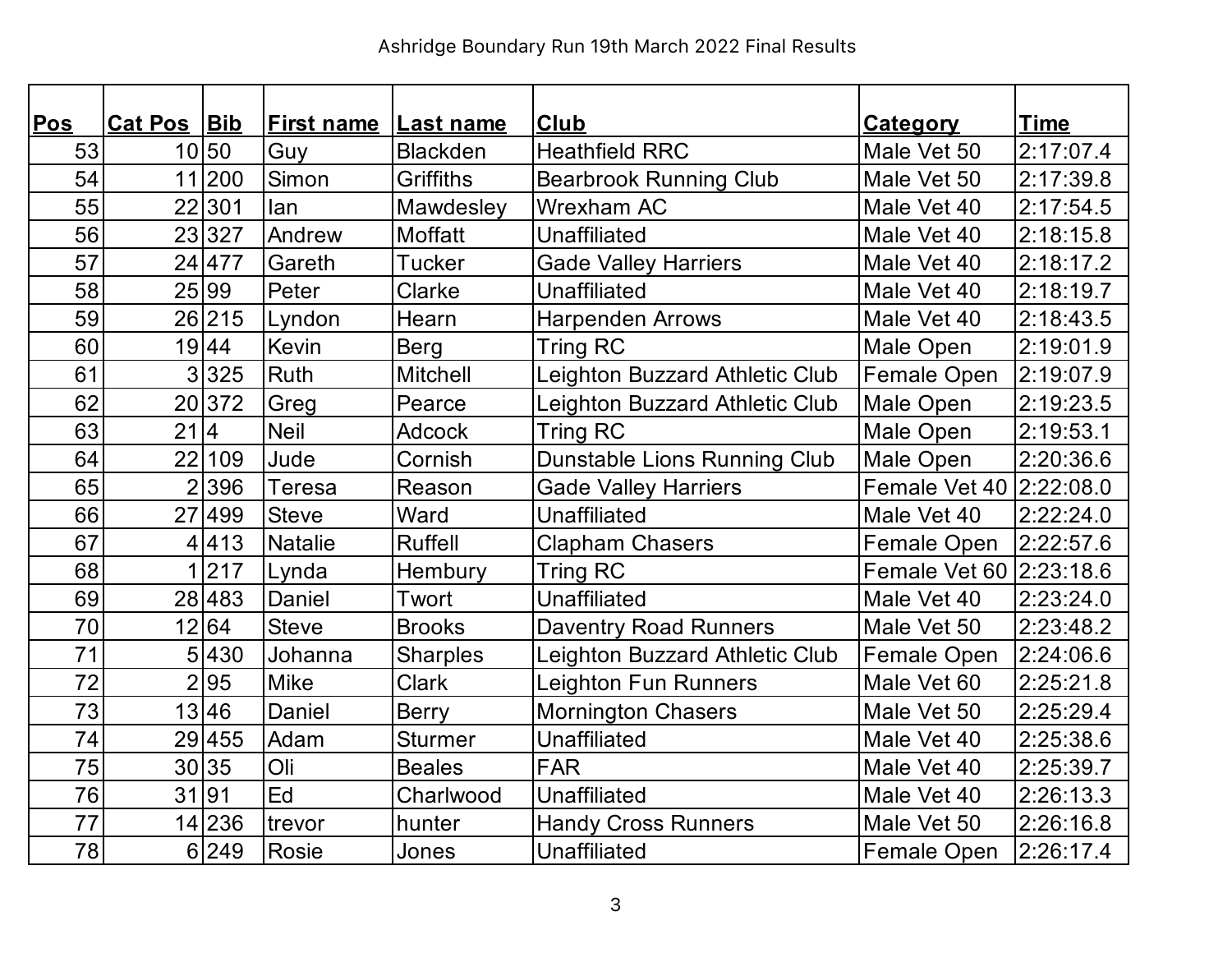| <b>Pos</b> | <b>Cat Pos</b> |        |                   |                          | <b>Club</b>                     |                 |             |
|------------|----------------|--------|-------------------|--------------------------|---------------------------------|-----------------|-------------|
|            |                | Bib    | <b>First name</b> | <b>Last name</b>         |                                 | <b>Category</b> | <u>Time</u> |
| 79         |                | 32 296 | Frank             | <b>Martin</b>            | <b>Unaffiliated</b>             | Male Vet 40     | 2:26:28.8   |
| 80         | 33             | 11     | Chas              | <b>Andrews</b>           | <b>Harpenden Arrows</b>         | Male Vet 40     | 2:27:05.5   |
| 81         | 34 61          |        | Douglas           | <b>Braidwood</b>         | <b>Unaffiliated</b>             | Male Vet 40     | 2:27:16.6   |
| 82         |                | 35 407 | James             | Robinson                 | <b>Unaffiliated</b>             | Male Vet 40     | 2:27:54.1   |
| 83         |                | 15 362 | James             | Oconnell                 | <b>Beachampton Running Club</b> | Male Vet 50     | 2:28:02.0   |
| 84         |                | 36 144 | <b>Nick</b>       | <b>Dickson</b>           | <b>Unaffiliated</b>             | Male Vet 40     | 2:28:10.6   |
| 85         |                | 7458   | Jennifer          | <b>Swarbrick</b>         | <b>Unaffiliated</b>             | Female Open     | 2:28:40.8   |
| 86         | 16             | 191    | David             | Gott                     | Unaffiliated                    | Male Vet 50     | 2:28:45.2   |
| 87         |                | 17 69  | andrew            | <b>Brownless</b>         | wheathampstead warriors         | Male Vet 50     | 2:28:56.8   |
| 88         |                | 18 402 | David             | <b>Rhodes</b>            | <b>CHAOS club</b>               | Male Vet 50     | 2:29:01.0   |
| 89         |                | 37 65  | Will              | <b>Brotherston</b>       | <b>Watford Joggers</b>          | Male Vet 40     | 2:29:16.2   |
| 90         |                | 38 259 | Leo               | Ketchin                  | wheathampstead warriors         | Male Vet 40     | 2:29:21.7   |
| 91         |                | 39317  | Dean              | <b>McShane</b>           | <b>Team Trident</b>             | Male Vet 40     | 2:29:22.7   |
| 92         |                | 40 229 | Paul              | House                    | <b>Leighton Fun Runners</b>     | Male Vet 40     | 2:29:38.0   |
| 93         |                | 23 490 | Peter             | Waddingham               | <b>Unaffiliated</b>             | Male Open       | 2:30:59.1   |
| 94         |                | 19347  | Jonathan          | <b>Nash</b>              | <b>Unaffiliated</b>             | Male Vet 50     | 2:32:08.4   |
| 95         |                | 41 320 | Phil              | Mercer                   | <b>Gade Valley Harriers</b>     | Male Vet 40     | 2:32:47.4   |
| 96         |                | 42 28  | Wesley            | <b>Ball</b>              | <b>Unaffiliated</b>             | Male Vet 40     | 2:32:49.2   |
| 97         |                | 43 63  | <b>Mike</b>       | <b>Brewer</b>            | <b>Bedford Harriers AC</b>      | Male Vet 40     | 2:32:59.4   |
| 98         |                | 20 500 | <b>Mark</b>       | Wardell                  | Unaffiliated                    | Male Vet 50     | 2:33:02.8   |
| 99         |                | 21 309 | Paul              | Mcdonagh                 | <b>Unaffiliated</b>             | Male Vet 50     | 2:33:18.8   |
| 100        |                | 24 511 | Aidan             | Whitelaw                 | <b>Unaffiliated</b>             | Male Open       | 2:33:20.1   |
| 101        |                | 44 345 | Andrew            | <b>Nash</b>              | Unaffiliated                    | Male Vet 40     | 2:33:29.3   |
| 102        |                | 45 501 | Andrew            | <b>Wass</b>              | Dacorum & Tring AC              | Male Vet 40     | 2:33:54.4   |
| 103        |                | 22 414 | <b>Steven</b>     | <b>Russell</b>           | Dacorum & Tring AC              | Male Vet 50     | 2:33:55.1   |
| 104        |                | 23 55  | <b>Mark</b>       | Bonham-Cart Unaffiliated |                                 | Male Vet 50     | 2:34:00.1   |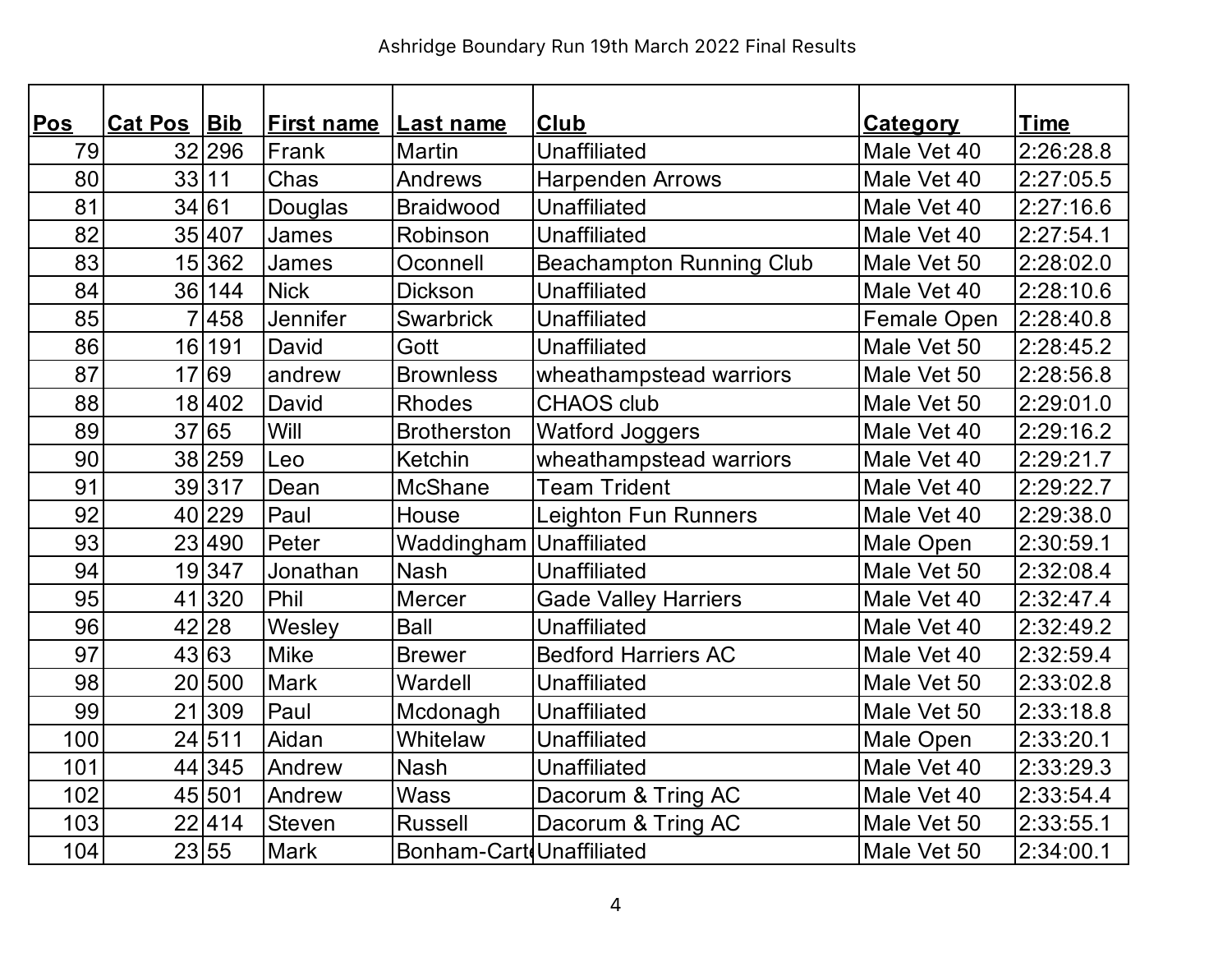| Pos | <b>Cat Pos</b> | Bib    | <b>First name</b> | Last name       | <b>Club</b>                    | <b>Category</b>         | <b>Time</b> |
|-----|----------------|--------|-------------------|-----------------|--------------------------------|-------------------------|-------------|
| 105 |                | 24 136 | eamon             | deighan         | <b>Box Tri Fit</b>             | Male Vet 50             | 2:34:20.3   |
| 106 |                | 25 476 | Michael           | <b>Tucker</b>   | <b>Stopsley Striders</b>       | Male Open               | 2:34:31.1   |
| 107 |                | 26 383 | Alex              | <b>Press</b>    | <b>Unaffiliated</b>            | Male Open               | 2:34:32.3   |
| 108 |                | 3 512  | Colin             | Whittaker       | <b>Redway Runners</b>          | Male Vet 60             | 2:34:34.6   |
| 109 |                | 46 505 | Tarne             | Westcott        | <b>Unaffiliated</b>            | Male Vet 40             | 2:34:43.5   |
| 110 |                | 27 474 | <b>Thomas</b>     | Toyer           | <b>St Albans Striders</b>      | Male Open               | 2:35:27.0   |
| 111 |                | 8 175  | Carrie            | Frazer          | <b>Lonely Goat RC</b>          | Female Open             | 2:35:28.4   |
| 112 |                | 25 210 | Adrian            | Harwood         | <b>Watford Harriers</b>        | Male Vet 50             | 2:35:29.5   |
| 113 |                | 47 247 | Dan               | Johnson         | <b>Unaffiliated</b>            | Male Vet 40             | 2:35:31.1   |
| 114 |                | 4 507  | Grant             | Whitaker        | <b>Chiltern Harriers AC</b>    | Male Vet 60             | 2:36:00.7   |
| 115 |                | 3 183  | Michelle          |                 | George-BarndRedway Runners     | Female Vet 40 2:36:01.6 |             |
| 116 |                | 5 515  | Neil              | <b>Willcox</b>  | <b>Unaffiliated</b>            | Male Vet 60             | 2:36:24.2   |
| 117 |                | 28 514 | Fraser            | <b>Willcox</b>  | Tring RC                       | Male Open               | 2:36:25.4   |
| 118 |                | 6 399  | Tony              | Reeve           | Dacorum & Tring AC             | Male Vet 60             | 2:36:27.5   |
| 119 |                | 48 76  | Anthony           | <b>Bunker</b>   | <b>St Albans Striders</b>      | Male Vet 40             | 2:36:28.7   |
| 120 |                | 26 101 | James             | Cole            | <b>Unaffiliated</b>            | Male Vet 50             | 2:36:43.4   |
| 121 |                | 49 244 | <b>Richard</b>    | Jameson         | <b>Unaffiliated</b>            | Male Vet 40             | 2:36:52.2   |
| 122 |                | 9 355  | Katy              | <b>Nunn</b>     | <b>Chapel Allerton Runners</b> | Female Open             | 2:37:06.2   |
| 123 | 7 <sup>1</sup> | 12     | <b>Rick</b>       | Ansell          | <b>Tring RC</b>                | Male Vet 60             | 2:37:08.7   |
| 124 |                | 27 73  | Gary              | <b>Buckle</b>   | <b>Unaffiliated</b>            | Male Vet 50             | 2:37:12.0   |
| 125 |                | 28 516 | <b>Nick</b>       | <b>Williams</b> | On the run                     | Male Vet 50             | 2:37:13.2   |
| 126 |                | 50 153 | michael           | duffy           | <b>Unaffiliated</b>            | Male Vet 40             | 2:37:52.9   |
| 127 |                | 29 70  | Gerald            | <b>Bruce</b>    | Unaffiliated                   | Male Vet 50             | 2:38:14.3   |
| 128 |                | 30 509 | David             | White           | <b>Harpenden Arrows</b>        | Male Vet 50             | 2:38:50.8   |
| 129 |                | 51 138 | Matt              | Dench           | <b>Black Trail Runners</b>     | Male Vet 40             | 2:39:58.3   |
| 130 |                | 31 137 | David             | Demmery         | <b>Unaffiliated</b>            | Male Vet 50             | 2:40:00.1   |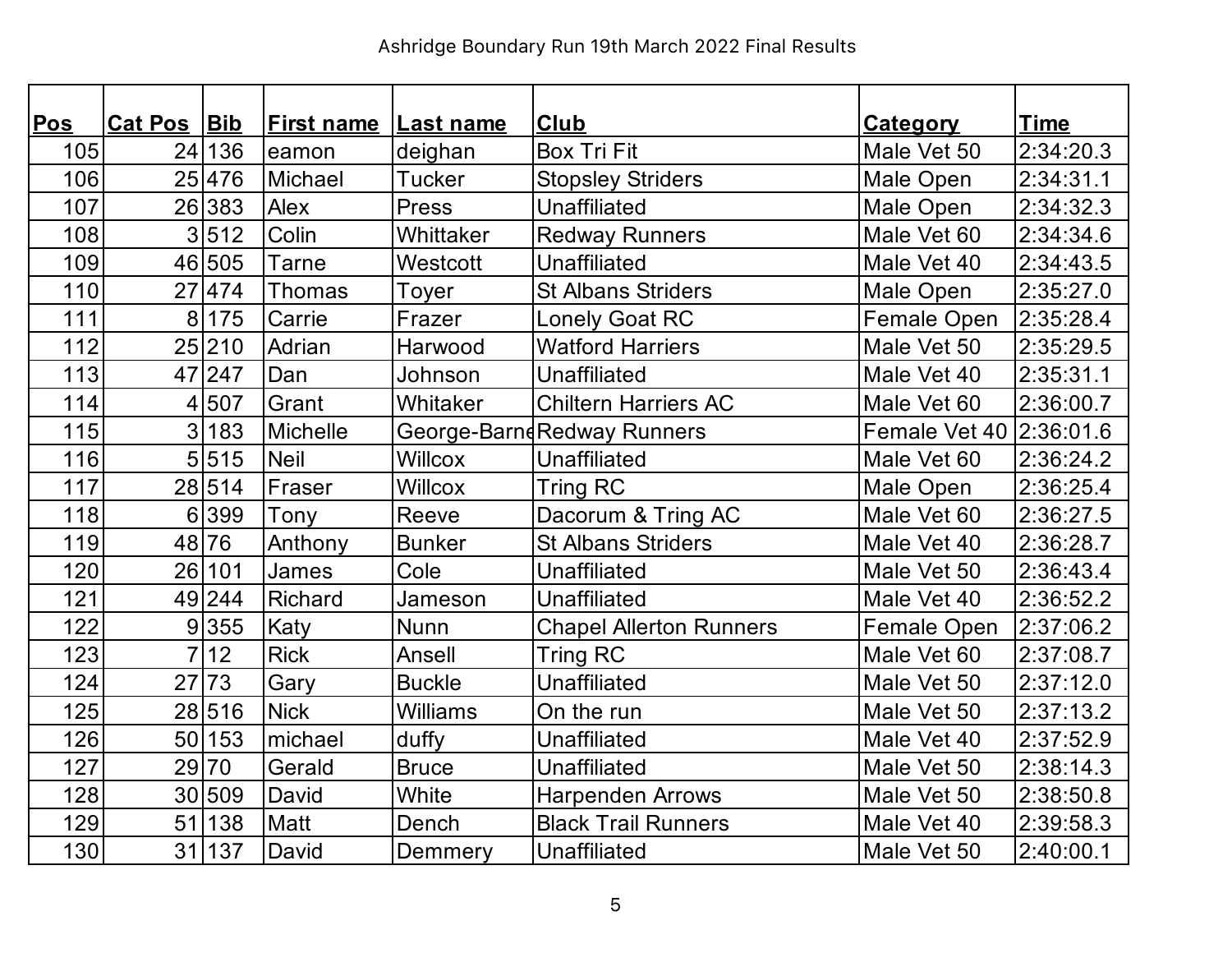| <b>Pos</b> | Cat Pos Bib    |        | <b>First name</b> | <b>Last name</b>      | <b>Club</b>                              | <b>Category</b>         | <b>Time</b> |
|------------|----------------|--------|-------------------|-----------------------|------------------------------------------|-------------------------|-------------|
| 131        |                | 524    | Gail              | Winter                | <b>Watford Joggers</b>                   | Female Vet 50 2:40:01.2 |             |
| 132        |                | 32 498 | Daryl             | Walter                | Unaffiliated                             | Male Vet 50             | 2:40:15.4   |
| 133        |                | 52 273 | William           | Langdon               | <b>Leighton Fun Runners</b>              | Male Vet 40             | 2:40:43.9   |
| 134        |                | 33 322 | Andrew            | Merry                 | <b>Unaffiliated</b>                      | Male Vet 50             | 2:40:50.8   |
| 135        | 4              | 267    | Erika             | Kulikova              | <b>London Frontrunners</b>               | Female Vet 40 2:40:55.6 |             |
| 136        |                | 34 444 | Gareth            | Snelson               | <b>Redway Runners</b>                    | Male Vet 50             | 2:41:04.3   |
| 137        |                | 35 350 | <b>Chris</b>      | <b>Nicholls</b>       | Tring RC                                 | Male Vet 50             | 2:41:14.2   |
| 138        | 53             | 186    | <b>Matthew</b>    | Gilbride              | MW French & Son Ltd                      | Male Vet 40             | 2:41:18.5   |
| 139        |                | 54 219 | Dan               | Henderson             | <b>Daventry Road Runners</b>             | Male Vet 40             | 2:41:22.2   |
| 140        |                | 36 110 | <b>Nick</b>       | Costin                | <b>Redway Runners</b>                    | Male Vet 50             | 2:41:23.2   |
| 141        | 5              | 504    | Emma              | <b>Wells</b>          | On the run Aylesbury                     | Female Vet 40 2:41:37.8 |             |
| 142        |                | 37 367 | Selwyn            | Parrish               | <b>Unaffiliated</b>                      | Male Vet 50             | 2:41:44.4   |
| 143        |                | 6 521  | Lucy              | Wilson-Shaw           | <b>London Frontrunners</b>               | Female Vet 40 2:42:24.6 |             |
| 144        |                | 55 419 | Thomas            | <b>Sauka</b>          | <b>Fairlands Valley Spartans</b>         | Male Vet 40             | 2:42:39.5   |
| 145        |                | 38 312 | Patrick           | <b>Mcguinness</b>     | <b>Harpenden Arrows</b>                  | Male Vet 50             | 2:42:50.1   |
| 146        |                | 29 290 | Adrian            | Lysak                 | <b>Unaffiliated</b>                      | Male Open               | 2:42:50.8   |
| 147        |                | 39 198 | Darren            | Greene                | <b>Team Trident</b>                      | Male Vet 50             | 2:42:52.0   |
| 148        |                | 56 473 | graham            | tippett               | Your Town Runners EN8                    | Male Vet 40             | 2:43:01.7   |
| 149        | $\overline{7}$ | 45     | Claudia           | Bernardini            | <b>Unaffiliated</b>                      | Female Vet 40 2:43:05.2 |             |
| 150        |                | 57 48  | Dominic           | Bevacqua              | Unaffiliated                             | Male Vet 40             | 2:43:15.6   |
| 151        | 40             | 145    | Chris             | <b>Dimmock</b>        | Leighton Buzzard Athletic Club           | Male Vet 50             | 2:43:24.5   |
| 152        | 8 <sup>1</sup> | 114    | Victoria          |                       | <b>Crawley-Wise Gade Valley Harriers</b> | Female Vet 40 2:43:31.3 |             |
| 153        | 41             | 123    | Jeremy            | Curtis                | <b>Unaffiliated</b>                      | Male Vet 50             | 2:44:00.7   |
| 154        |                | 58 481 | Gareth            | Turner                | <b>Redway Runners</b>                    | Male Vet 40             | 2:44:02.5   |
| 155        |                | 42 487 | Leendert          | Van De Linde Tring RC |                                          | Male Vet 50             | 2:44:31.5   |
| 156        |                | 43 340 | <b>Steve</b>      | Muldoon               | <b>Unaffiliated</b>                      | Male Vet 50             | 2:44:56.3   |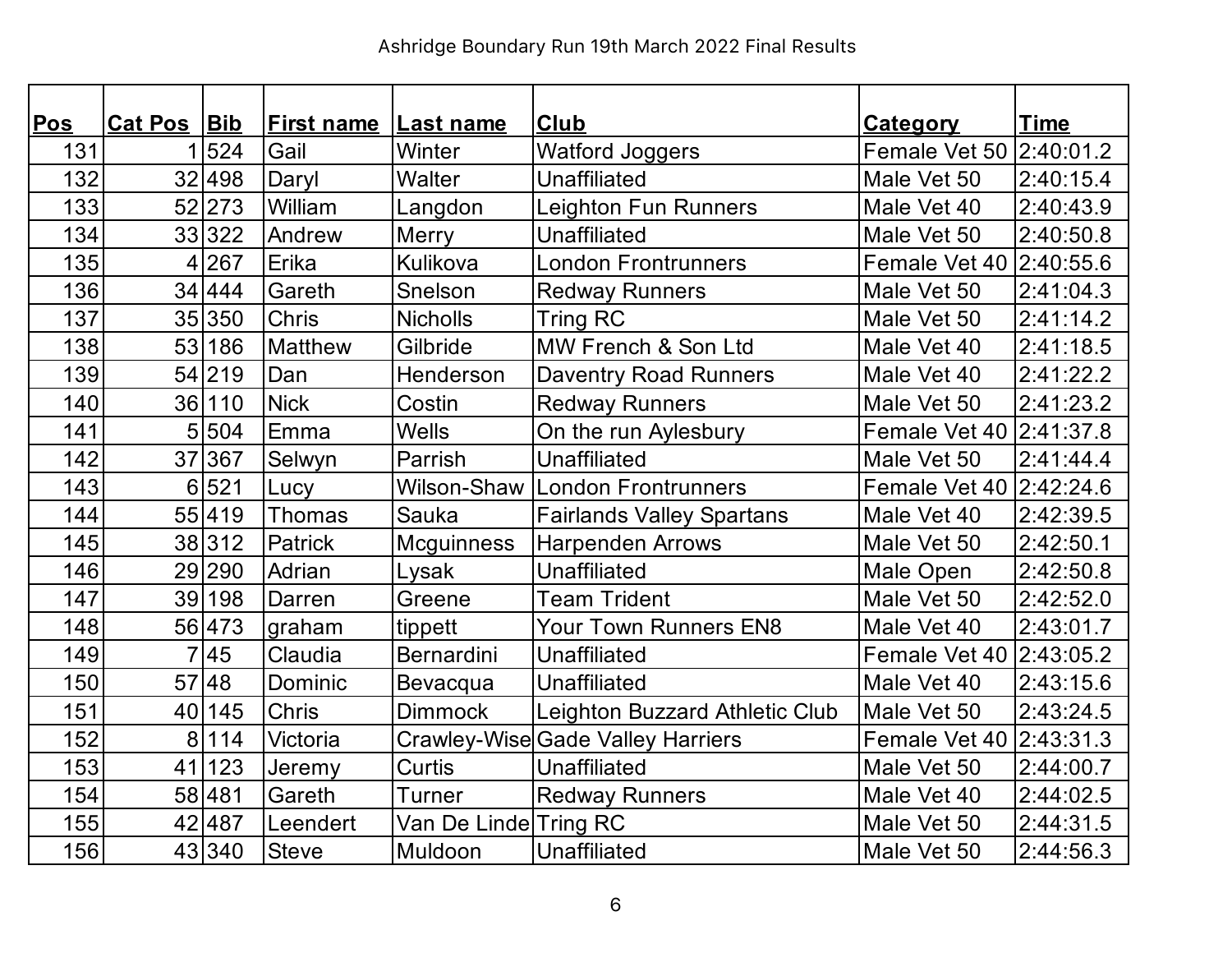| Pos | Cat Pos Bib    |        | <b>First name</b> | Last name        | <b>Club</b>                    | <b>Category</b>           | <b>Time</b> |
|-----|----------------|--------|-------------------|------------------|--------------------------------|---------------------------|-------------|
| 157 |                | 9 411  | Jo                | Robinson         | <b>Bad Boy Running Club</b>    | Female Vet 40 2:45:06.3   |             |
| 158 | $\overline{2}$ | 83     | Kate              | Carroll          | <b>Unaffiliated</b>            | Female Vet 50   2:45:13.2 |             |
| 159 |                | 59 216 | David             | Heffernan        | <b>Kilmoney Harriers</b>       | Male Vet 40               | 2:45:24.2   |
| 160 |                | 10 172 | Ruth              | Forbes           | <b>Bad Boy Running Club</b>    | Female Vet 40 2:45:44.5   |             |
| 161 | 8 <sup>1</sup> | 220    | <b>Neil</b>       | <b>Hewitt</b>    | <b>Harpenden Arrows</b>        | Male Vet 60               | 2:45:45.5   |
| 162 |                | 60 79  | Adam              | <b>Butler</b>    | <b>Unaffiliated</b>            | Male Vet 40               | 2:45:49.2   |
| 163 |                | 44 300 | Trevor            | Mason            | Stevenage & North Herts AC     | Male Vet 50               | 2:46:04.7   |
| 164 |                | 45 338 | <b>Martin</b>     | <b>Moulton</b>   | City Of Portsmouth AC          | Male Vet 50               | 2:46:05.8   |
| 165 |                | 61 221 | Francis           | <b>Higgins</b>   | <b>Unaffiliated</b>            | Male Vet 40               | 2:46:11.3   |
| 166 |                | 62 318 | <b>Mick</b>       | <b>McVitie</b>   | Unaffiliated                   | Male Vet 40               | 2:46:25.1   |
| 167 | 10             | 182    | <b>Becky</b>      | Geekie           | Leighton Buzzard Athletic Club | <b>Female Open</b>        | 2:47:00.8   |
| 168 |                | 9 482  | Andrew            | Turner           | Ambleside AC                   | Male Vet 60               | 2:47:03.4   |
| 169 |                | 30 513 | Adam              | <b>Wild</b>      | Unaffiliated                   | Male Open                 | 2:47:04.6   |
| 170 |                | 63 307 | Wayne             | <b>McCorkell</b> | Unaffiliated                   | Male Vet 40               | 2:47:06.1   |
| 171 |                | 64 519 | <b>TL</b>         | Willson          | <b>Unaffiliated</b>            | Male Vet 40               | 2:47:23.3   |
| 172 |                | 31 187 | Harry             | Gillan           | Dacorum & Tring AC             | Male Open                 | 2:47:27.7   |
| 173 | 65             | 15     | <b>Steven</b>     | Archer           | <b>Unaffiliated</b>            | Male Vet 40               | 2:47:29.7   |
| 174 |                | 46 379 | robert            | pinfield         | <b>Shires Triers</b>           | Male Vet 50               | 2:47:30.7   |
| 175 |                | 11 316 | Domini            | McMunn           | <b>Unaffiliated</b>            | Female Open               | 2:47:42.0   |
| 176 |                | 66 30  | <b>Matthew</b>    | <b>Ball</b>      | <b>SMBRC</b>                   | Male Vet 40               | 2:47:50.6   |
| 177 |                | 3 406  | Cathy             | <b>Roberts</b>   | Verco Joggers                  | Female Vet 50 2:48:10.2   |             |
| 178 | 4              | 166    | <b>Jennifer</b>   | Finlay           | <b>Harpenden Arrows</b>        | Female Vet 50 2:48:11.6   |             |
| 179 |                | 11 479 | Helen             | Tullie           | Tring RC                       | Female Vet 40   2:48:30.5 |             |
| 180 | $\overline{2}$ | 56     | Clare             | <b>Bonnick</b>   | <b>Watford Joggers</b>         | Female Vet 60 2:49:46.4   |             |
| 181 | 5              | 149    | Sam               | Downton          | <b>Redway Runners</b>          | Female Vet 50 2:50:07.0   |             |
| 182 |                | 12 29  | Cath              | <b>Ball</b>      | <b>Unaffiliated</b>            | Female Vet 40 2:50:33.6   |             |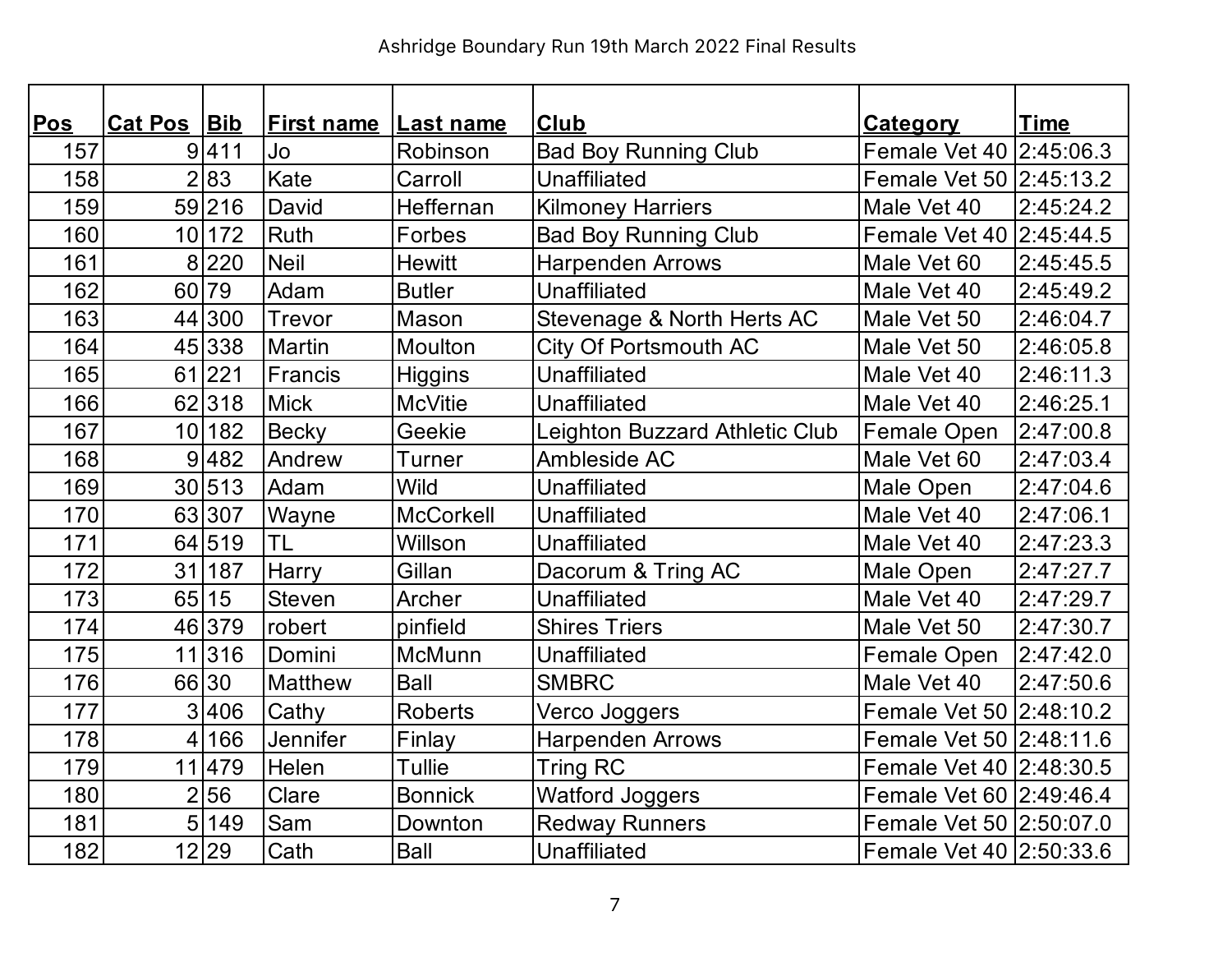| <b>Pos</b> | <b>Cat Pos Bib</b> |        | <b>First name</b> | <b>Last name</b> | <b>Club</b>                                           | <b>Category</b>           | <b>Time</b> |
|------------|--------------------|--------|-------------------|------------------|-------------------------------------------------------|---------------------------|-------------|
| 183        |                    | 47 96  | Peter             | <b>Clark</b>     | <b>Unaffiliated</b>                                   | Male Vet 50               | 2:50:34.6   |
| 184        |                    | 3 405  | Avril             | Riddell          | Serpentine RC                                         | Female Vet 60 2:50:48.7   |             |
| 185        |                    | 48 463 | Paul              | <b>Terrett</b>   | <b>Tring RC</b>                                       | Male Vet 50               | 2:51:11.7   |
| 186        |                    | 6 428  | Sarah             | Sharman          | <b>Watford Joggers</b>                                | Female Vet 50 2:51:13.4   |             |
| 187        |                    | 310    | Claire            | Mcdonnell        | <b>Gade Valley Harriers</b>                           | Female Vet 50   2:51:21.5 |             |
| 188        |                    | 32 471 | David             | Thompson         | Fordy Runs Running CLub                               | Male Open                 | 2:51:23.4   |
| 189        |                    | 49 255 | Adewale           | Kadiri           | <b>Avon Valley Runners</b>                            | Male Vet 50               | 2:51:30.6   |
| 190        |                    | 33 342 | Ralph             | <b>Murduck</b>   | Mouse Coin                                            | Male Open                 | 2:51:32.6   |
| 191        |                    | 50 163 | Mauro             | Fasti            | <b>Watford Joggers</b>                                | Male Vet 50               | 2:51:34.7   |
| 192        |                    | 12 143 | Liz               | <b>Dickinson</b> | <b>Team Trident</b>                                   | Female Open               | 2:51:37.4   |
| 193        |                    | 67 159 | Paul              | Edwards          | <b>Unaffiliated</b>                                   | Male Vet 40               | 2:51:45.0   |
| 194        |                    | 68 115 | Justin            | Crook            | <b>Olney Runners AC</b>                               | Male Vet 40               | 2:51:55.4   |
| 195        |                    | 69 235 | <b>Chris</b>      | Humphreys        | Unaffiliated                                          | Male Vet 40               | 2:52:05.0   |
| 196        |                    | 13 112 | Helen             | Cox              | <b>Unaffiliated</b>                                   | Female Vet 40 2:52:05.7   |             |
| 197        |                    | 14 230 | Ali               | How              | VocaLink Mastercard Running C Female Vet 40 2:52:10.0 |                           |             |
| 198        |                    | 15 503 | <b>Jennifer</b>   | Weedon           | Dacorum & Tring AC                                    | Female Vet 40 2:52:59.6   |             |
| 199        | 8 <sup>1</sup>     | 154    | Wendy             | Durrant          | Dacorum & Tring AC                                    | Female Vet 50 2:53:00.6   |             |
| 200        |                    | 16 457 | Samantha          | Sullivan         | Dacorum & Tring AC                                    | Female Vet 40 2:53:08.6   |             |
| 201        |                    | 13 304 | Sarah             | Mcauliffe        | <b>Olney Runners AC</b>                               | Female Open               | 2:53:13.2   |
| 202        | 51                 | 148    | <b>Matthew</b>    | Downie           | <b>Redway Runners</b>                                 | Male Vet 50               | 2:53:19.8   |
| 203        |                    | 17 238 | Sarah             | Hyde             | <b>Unaffiliated</b>                                   | Female Vet 40 2:53:32.6   |             |
| 204        |                    | 52 211 | John              | Haworth          | <b>Unaffiliated</b>                                   | Male Vet 50               | 2:53:33.4   |
| 205        | 9                  | 121    | Clare             | Curnow           | <b>Cherwell Runners &amp; Joggers</b>                 | Female Vet 50 2:53:50.1   |             |
| 206        |                    | 53 269 | Michael           | Lamb             | Dacorum & Tring AC                                    | Male Vet 50               | 2:53:51.5   |
| 207        |                    | 14 448 | Christina         | <b>Stevens</b>   | <b>Tring RC</b>                                       | Female Open               | 2:53:54.1   |
| 208        |                    | 70 253 | Dan               | Jones            | <b>Unaffiliated</b>                                   | Male Vet 40               | 2:54:04.1   |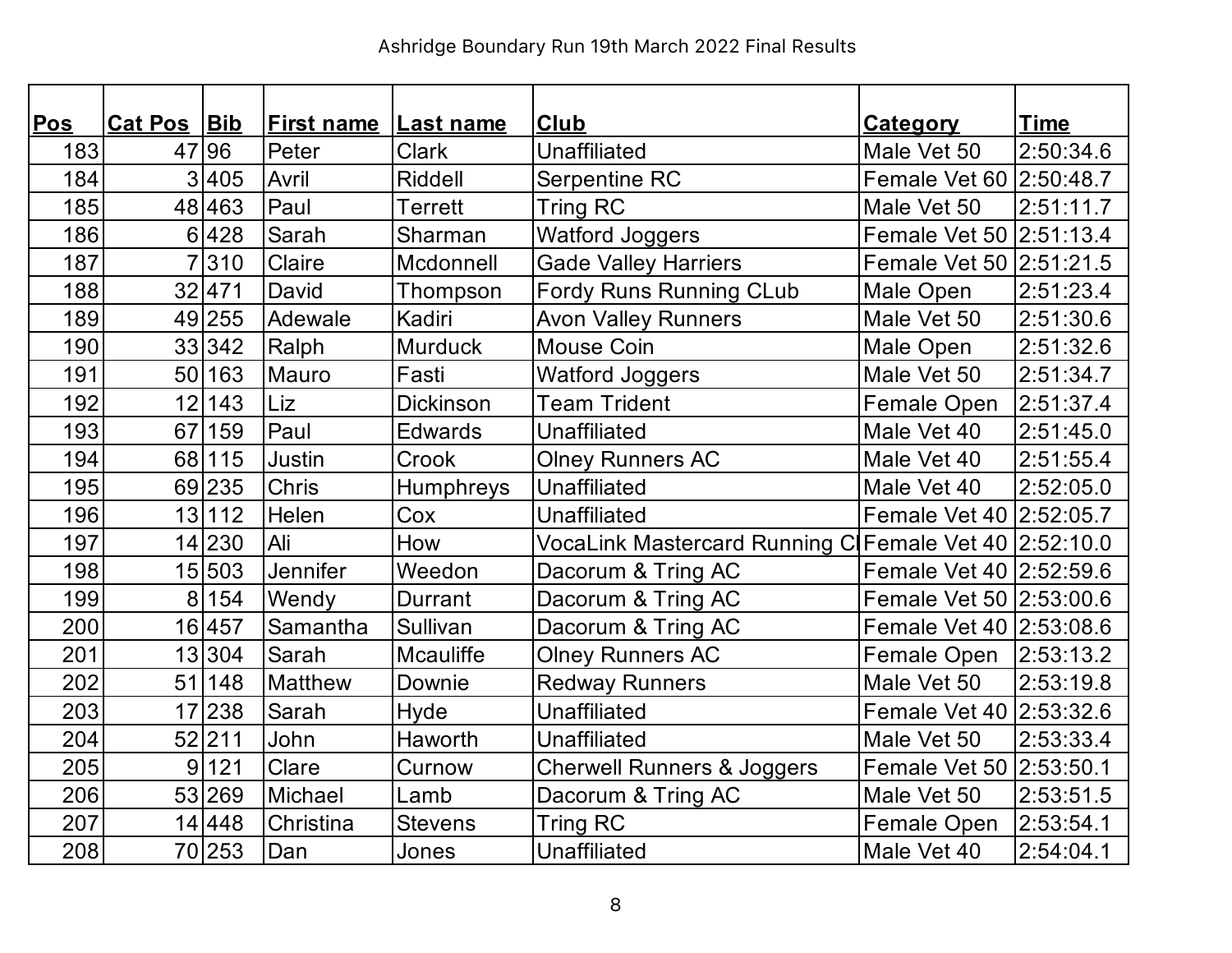| <b>Pos</b> | Cat Pos Bib |        | <b>First name</b> | <b>Last name</b> | <b>Club</b>             | <b>Category</b>         | <b>Time</b> |
|------------|-------------|--------|-------------------|------------------|-------------------------|-------------------------|-------------|
| 209        |             | 18 197 | Isabel            | Green            | <b>Harpenden Arrows</b> | Female Vet 40 2:54:06.0 |             |
| 210        |             | 10 225 | <b>Martin</b>     | Hopcroft         | <b>Tring RC</b>         | Male Vet 60             | 2:54:42.4   |
| 211        | 71          | 120    | <b>Steve</b>      | Culverwell       | <b>Unaffiliated</b>     | Male Vet 40             | 2:55:03.9   |
| 212        |             | 54 427 | David             | Shakespeare      | <b>Olney Runners AC</b> | Male Vet 50             | 2:56:10.1   |
| 213        |             | 11 390 | Dennis            | Raffety          | <b>Tring RC</b>         | Male Vet 60             | 2:57:09.1   |
| 214        |             | 19 102 | <b>Becks</b>      | Compton          | <b>Unaffiliated</b>     | Female Vet 40 2:57:21.0 |             |
| 215        | 34 3        |        | Jonathan          | <b>Adams</b>     | <b>Unaffiliated</b>     | Male Open               | 2:57:39.6   |
| 216        |             | 72 495 | Wayne             | Walker           | Leighton Fun Runners    | Male Vet 40             | 2:58:00.2   |
| 217        |             | 55 449 | Simon             | Stevenson        | <b>Tring RC</b>         | Male Vet 50             | 2:58:08.1   |
| 218        |             | 73 54  | Paul              | <b>Bolton</b>    | <b>Unaffiliated</b>     | Male Vet 40             | 2:58:09.1   |
| 219        |             | 74 261 | Stephen           | King             | Unaffiliated            | Male Vet 40             | 2:58:16.1   |
| 220        |             | 20 199 | Rachel            | Gribben          | <b>Lonely Goat RC</b>   | Female Vet 40 2:59:17.2 |             |
| 221        |             | 75 256 | Dave              | Kearley          | On the run Aylesbury    | Male Vet 40             | 2:59:35.5   |
| 222        |             | 56 52  | Stephen           | <b>Bladen</b>    | Tring RC                | Male Vet 50             | 2:59:36.4   |
| 223        |             | 57 323 | Simon             | <b>Mitchell</b>  | On the run Aylesbury    | Male Vet 50             | 2:59:37.2   |
| 224        |             | 58 354 | Andrew            | <b>Noyes</b>     | <b>Dunstable RRC</b>    | Male Vet 50             | 2:59:37.8   |
| 225        |             | 59 155 | lan               | Early            | <b>Unaffiliated</b>     | Male Vet 50             | 2:59:39.8   |
| 226        |             | 60 263 | Dave              | <b>Kittle</b>    | On the run              | Male Vet 50             | 3:00:54.7   |
| 227        |             | 12 438 | lan               | <b>Smith</b>     | <b>Unaffiliated</b>     | Male Vet 60             | 3:00:59.7   |
| 228        |             | 15 332 | Helene            | Moran            | <b>Unaffiliated</b>     | Female Open             | 3:01:00.5   |
| 229        |             | 61 478 | Gavin             | Tull             | <b>Unaffiliated</b>     | Male Vet 50             | 3:01:41.4   |
| 230        |             | 62 364 | <b>Stuart</b>     | Page             | <b>Tring RC</b>         | Male Vet 50             | 3:01:42.5   |
| 231        |             | 63 213 | Robert            | Head             | <b>Lonely Goat RC</b>   | Male Vet 50             | 3:02:25.5   |
| 232        |             | 16 451 | Sarah             | <b>Stilwell</b>  | <b>Unaffiliated</b>     | Female Open             | 3:02:35.1   |
| 233        |             | 64 421 | Paul              | <b>Scholes</b>   | <b>Dunstable RRC</b>    | Male Vet 50             | 3:02:35.9   |
| 234        |             | 1 315  | Peter             | <b>McMunn</b>    | <b>Unaffiliated</b>     | Male Vet 70             | 3:02:39.6   |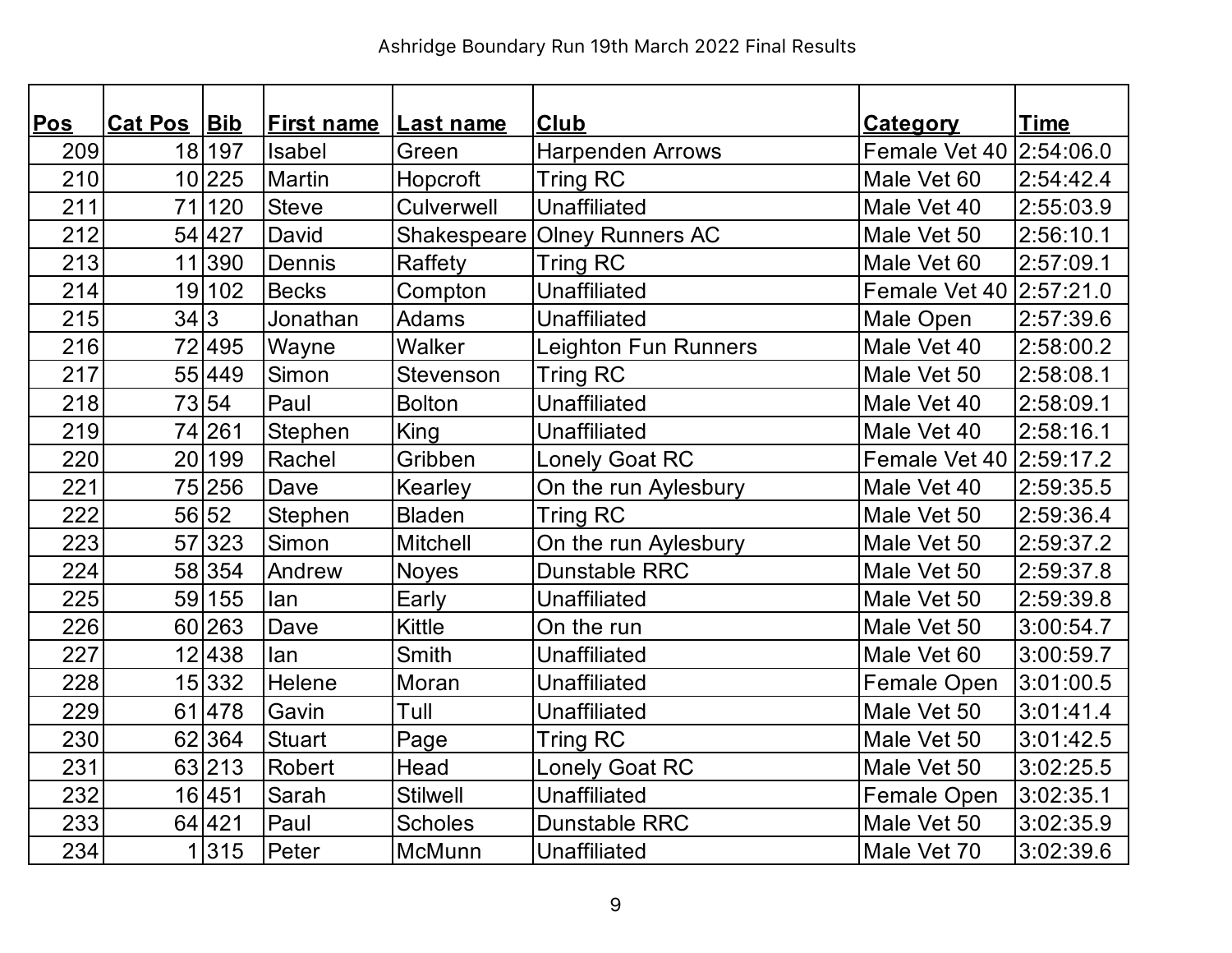| Pos | <b>Cat Pos</b> | Bib    | <b>First name</b> | <b>Last name</b> | Club                             | <b>Category</b>         | <b>Time</b> |
|-----|----------------|--------|-------------------|------------------|----------------------------------|-------------------------|-------------|
| 235 |                | 21 280 | Miriam            | Linforth         | <b>Stopsley Striders</b>         | Female Vet 40 3:02:41.5 |             |
| 236 |                | 76 274 | Dean              | Langton          | <b>Unaffiliated</b>              | Male Vet 40             | 3:02:47.7   |
| 237 |                | 35 85  | Adam              | Carter           | <b>Leighton Fun Runners</b>      | Male Open               | 3:03:18.8   |
| 238 |                | 65 169 | Martyn            | Fisher           | <b>Almost Athletes</b>           | Male Vet 50             | 3:04:10.7   |
| 239 |                | 66 203 | Paul              | Hadingham        | <b>Finedon Gladstone</b>         | Male Vet 50             | 3:04:32.7   |
| 240 |                | 77 75  | Andrew            | <b>Bunker</b>    | <b>Higham Harriers</b>           | Male Vet 40             | 3:04:55.6   |
| 241 |                | 67 80  | Eamon             | <b>Byrne</b>     | <b>Mornington Chasers</b>        | Male Vet 50             | 3:04:56.4   |
| 242 |                | 10 272 | Rafaele           | Lamour           | <b>Mornington Chasers</b>        | Female Vet 50 3:06:11.7 |             |
| 243 |                | 22 202 | Sarah             | Hadingham        | <b>Finedon Gladstone</b>         | Female Vet 40 3:06:12.9 |             |
| 244 | 36 2           |        | Samuel            | Adams            | <b>Unaffiliated</b>              | Male Open               | 3:06:15.6   |
| 245 |                | 11 58  | Debbie            | <b>Bowen</b>     | <b>Unaffiliated</b>              | Female Vet 50 3:06:38.5 |             |
| 246 |                | 68 36  | Mark              | <b>Beaver</b>    | <b>Team Trident</b>              | Male Vet 50             | 3:06:51.0   |
| 247 |                | 37 359 | Thomas            | O'Hare           | <b>Unaffiliated</b>              | Male Open               | 3:08:08.6   |
| 248 |                | 69 517 | Colin             | <b>Williams</b>  | <b>Watford Joggers</b>           | Male Vet 50             | 3:08:09.6   |
| 249 |                | 23 440 | Nichola           | <b>Smith</b>     | <b>Daventry Road Runners</b>     | Female Vet 40 3:08:35.8 |             |
| 250 | 24 5           |        | Laura             | Addison          | <b>Unaffiliated</b>              | Female Vet 40 3:09:24.0 |             |
| 251 |                | 17 326 | <b>Natalie</b>    | Moat             | <b>Unaffiliated</b>              | Female Open             | 3:09:25.0   |
| 252 |                | 78370  | James             | Peachey          | <b>Daventry Road Runners</b>     | Male Vet 40             | 3:09:25.7   |
| 253 |                | 12 365 | Carole            | Page             | Unaffiliated                     | Female Vet 50 3:09:30.1 |             |
| 254 |                | 25 303 | Susan             | Mcaneny          | <b>Fairlands Valley Spartans</b> | Female Vet 40 3:09:45.8 |             |
| 255 |                | 18 242 | Zoe               | Jackson          | <b>Fairlands Valley Spartans</b> | Female Open             | 3:10:00.9   |
| 256 |                | 79 376 | <b>Nicky</b>      | Petrou           | <b>Unaffiliated</b>              | Male Vet 40             | 3:10:01.7   |
| 257 |                | 70311  | Paul              | McGilloway       | <b>Leighton Fun Runners</b>      | Male Vet 50             | 3:12:04.3   |
| 258 |                | 80 535 | Cem               | Oztropak         | Abingdon Athletics Club          | Male Vet 40             | 3:12:44.2   |
| 259 |                | 71 67  | lan               | <b>Brown</b>     | <b>Unaffiliated</b>              | Male Vet 50             | 3:12:49.2   |
| 260 |                | 81 125 | <b>Mike</b>       | Dando            | <b>St Albans Striders</b>        | Male Vet 40             | 3:12:50.3   |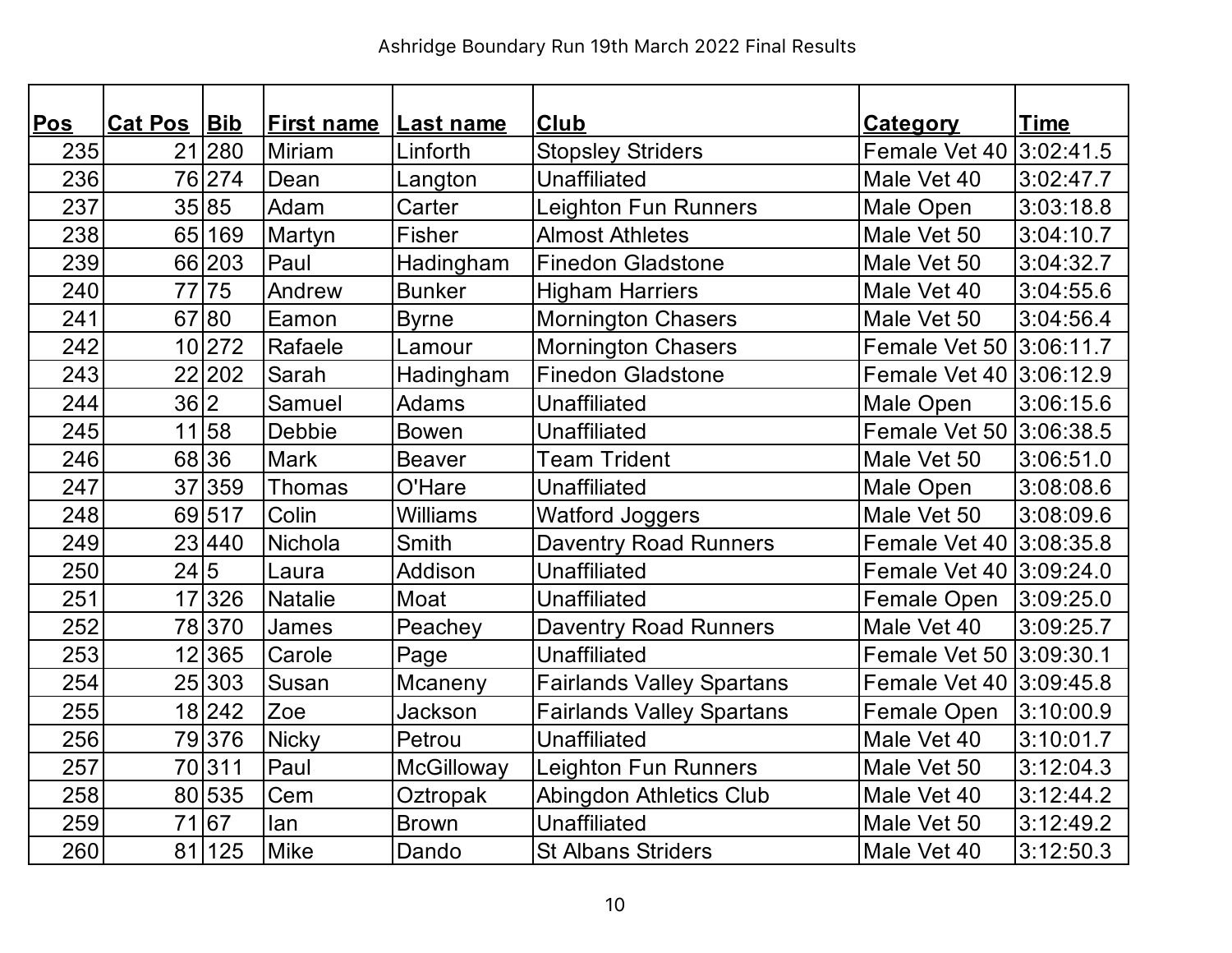| Pos | Cat Pos Bib |                | <b>First name</b> | Last name      | <b>Club</b>                 | <u>Category</u>         | <u>Time</u> |
|-----|-------------|----------------|-------------------|----------------|-----------------------------|-------------------------|-------------|
| 261 |             | 72 226         | Jim               | <b>Hopkins</b> | <b>St Albans Striders</b>   | Male Vet 50             | 3:13:06.2   |
| 262 |             | 13 77          | Dawn              | <b>Burr</b>    | <b>Unaffiliated</b>         | Female Vet 50 3:13:08.0 |             |
| 263 |             | 14 228         | Johanna           | Houlahan       | <b>Unaffiliated</b>         | Female Vet 50 3:13:16.3 |             |
| 264 | 26 9        |                | <b>Becky</b>      | Allam          | <b>Unaffiliated</b>         | Female Vet 40 3:13:31.2 |             |
| 265 |             | 38 375         | Thomas            | Perry          | <b>Gade Valley Harriers</b> | Male Open               | 3:13:51.4   |
| 266 |             | 82 207         | Krisan            | Haria          | <b>Unaffiliated</b>         | Male Vet 40             | 3:13:53.0   |
| 267 |             | 27 49          | Emily             | <b>Bird</b>    | <b>Burnham Joggers</b>      | Female Vet 40 3:13:53.7 |             |
| 268 |             | 19 43          | Polly             | <b>Bentley</b> | <b>Unaffiliated</b>         | Female Open             | 3:14:10.7   |
| 269 |             | 83 348         | Dan               | Nathan         | <b>Unaffiliated</b>         | Male Vet 40             | 3:14:24.5   |
| 270 |             | 28 410         | Julia             | Robinson       | <b>London Frontrunners</b>  | Female Vet 40 3:14:25.3 |             |
| 271 |             | 84 460         | <b>Nick</b>       | Talbot         | <b>Unaffiliated</b>         | Male Vet 40             | 3:14:40.6   |
| 272 |             | 29377          | Lisa              | Phee           | <b>Dunstable RRC</b>        | Female Vet 40 3:15:33.8 |             |
| 273 |             | 13 193         | Colin             | Grace          | <b>Unaffiliated</b>         | Male Vet 60             | 3:15:46.1   |
| 274 |             | 14 537         | Ali               | Eroglu         | <b>Garden City Runners</b>  | Male Vet 60             | 3:15:46.1   |
| 275 |             | 85 308         | Kevin             | McCullagh      | On the run Aylesbury        | Male Vet 40             | 3:16:35.1   |
| 276 |             | 73373          | Peter             | Pearson        | <b>Unaffiliated</b>         | Male Vet 50             | 3:16:48.1   |
| 277 | 74          | $\overline{7}$ | <b>Richard</b>    | <b>Alcock</b>  | <b>Unaffiliated</b>         | Male Vet 50             | 3:17:02.2   |
| 278 |             | 15 13          | andrew            | anthony        | <b>Unaffiliated</b>         | Male Vet 60             | 3:18:42.5   |
| 279 |             | 86 47          | David             | <b>Betts</b>   | <b>Unaffiliated</b>         | Male Vet 40             | 3:18:48.0   |
| 280 |             | 30 443         | Joanne            | Smythe         | <b>Bedford Harriers AC</b>  | Female Vet 40 3:19:29.2 |             |
| 281 |             | 31 344         | <b>Steph</b>      | <b>Nash</b>    | Unaffiliated                | Female Vet 40 3:19:33.2 |             |
| 282 |             | 75 488         | Darren            | Vincent        | The B Team                  | Male Vet 50             | 3:19:41.3   |
| 283 |             | 15 292         | Sarah             | Mann           | <b>Redway Runners</b>       | Female Vet 50 3:19:54.6 |             |
| 284 |             | 32 270         | Jean              | Lambert        | <b>Redway Runners</b>       | Female Vet 40 3:20:21.5 |             |
| 285 |             | 76 293         | Stephen           | Mann           | <b>Redway Runners</b>       | Male Vet 50             | 3:20:22.8   |
| 286 |             | 20412          | Kim               | Rodwell        | <b>Gade Valley Harriers</b> | <b>Female Open</b>      | 3:20:23.5   |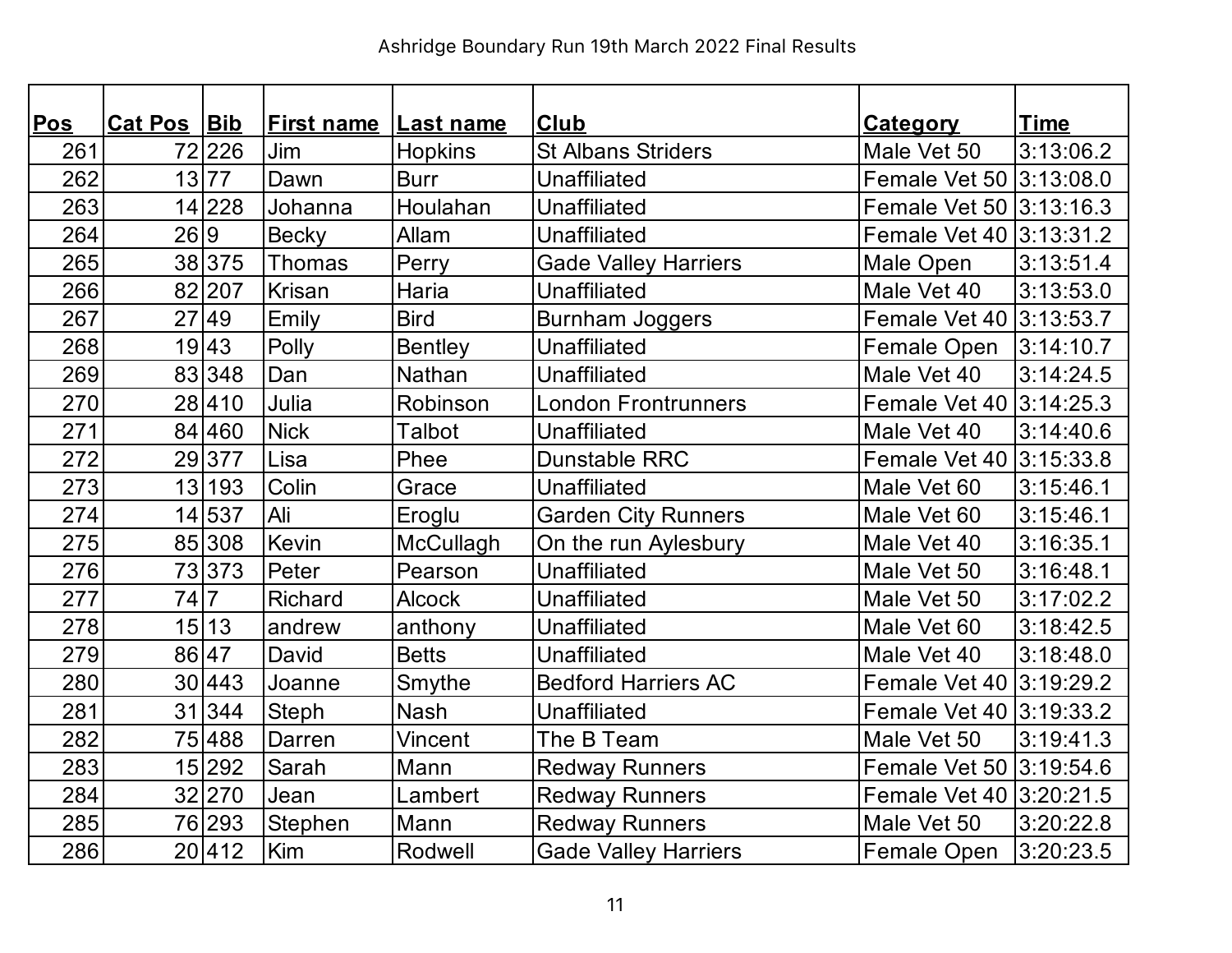| <b>Pos</b> | Cat Pos Bib |        | <b>First name</b> | Last name          | <b>Club</b>                      | <b>Category</b>         | <u>Time</u> |
|------------|-------------|--------|-------------------|--------------------|----------------------------------|-------------------------|-------------|
| 287        |             | 33 534 | <b>Nina</b>       | <b>Ziaullah</b>    | <b>Unaffiliated</b>              | Female Vet 40 3:20:45.9 |             |
| 288        |             | 34 475 | Helen             | Trenchard          | <b>Unaffiliated</b>              | Female Vet 40 3:20:54.1 |             |
| 289        |             | 35 456 | Sophia            | <b>Stylianou</b>   | <b>Watford Joggers</b>           | Female Vet 40 3:20:54.9 |             |
| 290        |             | 7737   | Andrew            | <b>Beck</b>        | <b>Unaffiliated</b>              | Male Vet 50             | 3:21:54.1   |
| 291        |             | 78 432 | Gavin             | Shurmer            | <b>Unaffiliated</b>              | Male Vet 50             | 3:22:02.6   |
| 292        |             | 16 291 | Rachael           | MacRae             | <b>Tring RC</b>                  | Female Vet 50 3:23:10.9 |             |
| 293        |             | 36 71  | Sarah             | <b>Bruce-Green</b> | <b>Croydon Harriers</b>          | Female Vet 40 3:23:32.3 |             |
| 294        |             | 21 284 | Sarah             | Logsdail           | <b>Unaffiliated</b>              | Female Open             | 3:23:33.1   |
| 295        |             | 39 283 | Chris             | Logsdail           | <b>Unaffiliated</b>              | Male Open               | 3:23:58.7   |
| 296        |             | 79334  | Firmin            | Moriarty           | Addiscombe CC                    | Male Vet 50             | 3:23:59.4   |
| 297        |             | 80 180 | Jim               | Geary              | Lockdown and out                 | Male Vet 50             | 3:24:08.1   |
| 298        |             | 81 306 | lan               | Mccaul             | Lockdown and out                 | Male Vet 50             | 3:25:09.4   |
| 299        | 87 8        |        | <b>Stuart</b>     | Aldridge           | <b>Unaffiliated</b>              | Male Vet 40             | 3:25:10.1   |
| 300        |             | 88 208 | Tom               | <b>Harris</b>      | <b>Unaffiliated</b>              | Male Vet 40             | 3:25:10.8   |
| 301        |             | 17 538 | <b>Maxine</b>     | Napal              | <b>Trail Running Association</b> | Female Vet 50 3:25:26.5 |             |
| 302        |             | 37 105 | <b>Natalie</b>    | Cook               | <b>Unaffiliated</b>              | Female Vet 40 3:25:27.1 |             |
| 303        |             | 38 470 | Clare             | Thompson           | <b>Smiley Paces</b>              | Female Vet 40 3:25:34.4 |             |
| 304        |             | 89 397 | James             | Reddy              | Unaffiliated                     | Male Vet 40             | 3:25:41.6   |
| 305        |             | 39 232 | Sarah             | Howell             | Thor                             | Female Vet 40 3:25:42.4 |             |
| 306        |             | 82 435 | Jim               | Simpson            | <b>St Albans Striders</b>        | Male Vet 50             | 3:26:25.2   |
| 307        |             | 90 227 | lain              | Horne              | Unaffiliated                     | Male Vet 40             | 3:28:39.8   |
| 308        |             | 91 113 | Joe               | Coyte              | <b>Unaffiliated</b>              | Male Vet 40             | 3:28:40.6   |
| 309        |             | 40 60  | Leigh             | <b>Bradbury</b>    | On the run Aylesbury             | Female Vet 40 3:29:14.5 |             |
| 310        |             | 40 529 | Tim               | Woolley            | On the run Aylesbury             | Male Open               | 3:29:18.9   |
| 311        |             | 92 532 | <b>Steve</b>      | Yates              | On the run Aylesbury             | Male Vet 40             | 3:29:27.9   |
| 312        |             | 83 264 | james             | knight             | Freedom Tri                      | Male Vet 50             | 3:29:28.6   |